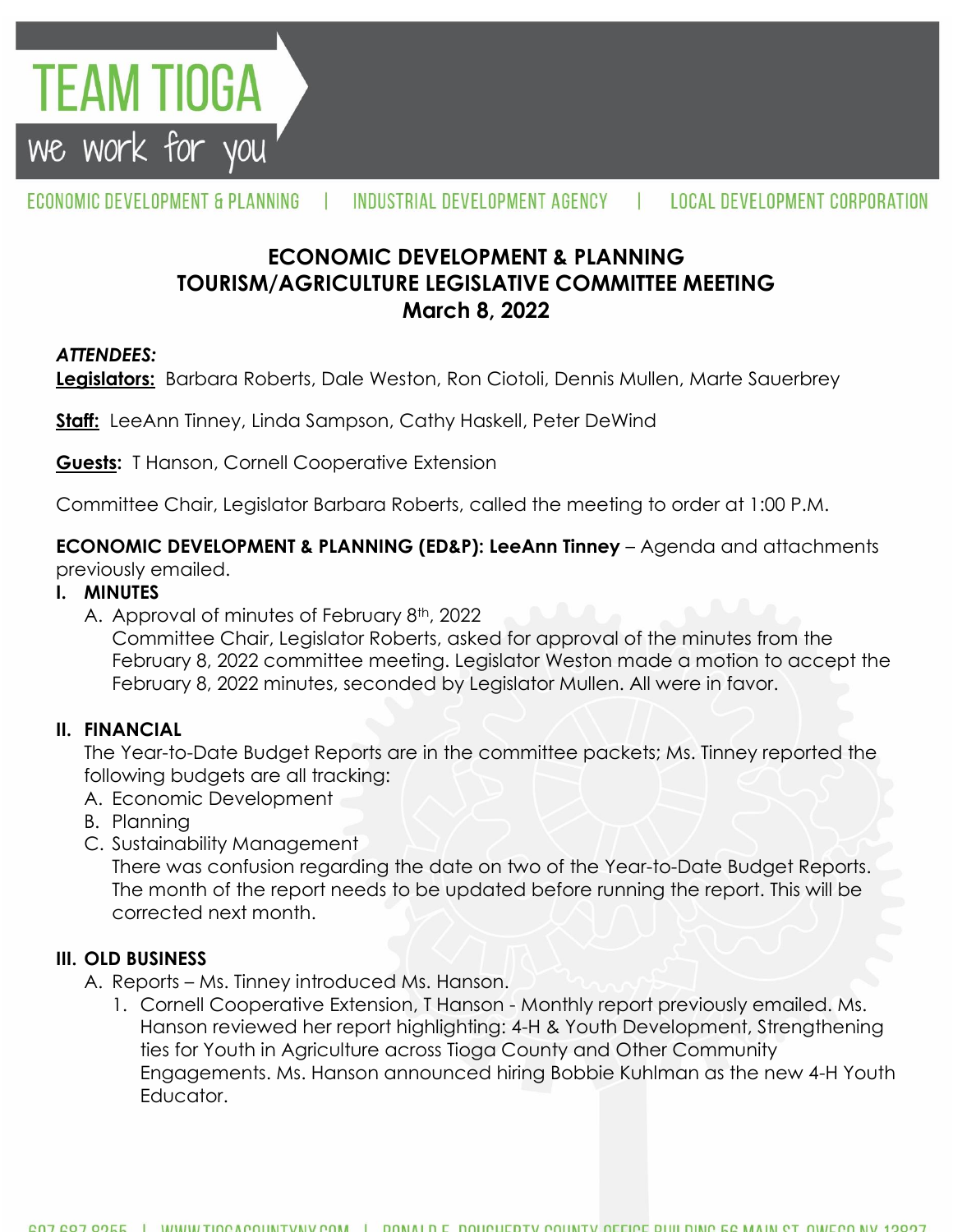Ms. Tinney reported the following reports were previously emailed and are in the committee packet distributed:

- 2. Tioga County Tourism
- 3. Tioga County Soil & Water Conservation District No report this month.
- B. Grants
	- 1. Status Ms. Tinney reported on the status of grants the ED&P Department is involved in:
		- a. Potential 14
		- b. Pending 12
		- c. Active 32
		- d. Completed 0
- C. Economic/Community Development
	- 1. Village of Owego The following projects are ongoing:
		- a. Downtown Revitalization Initiative (DRI) administration
		- b. NY Main Street (North Ave.) administration
	- 2. Village of Waverly
		- a. RESTORE- Twigg Waiting for final paperwork from the State.
		- b. Mural Project Waverly Central School students submitted designs for the gateway beautification project that will be located at the railroad viaduct.
	- 3. Town of Nichols
		- a. Sweeper/Vacuum Truck; shared services Ordered; waiting for it to come in.
		- b. Broadband
			- i. USDA ReConnect Grant/STN Grant application is due Wednesday morning. Southern Tier Network (STN) is the applicant; ED&P is providing assistance for broadband build out for unserved and underserved areas in the Town of Nichols. A portion of the ARPA funds that is designated for broadband expansion will be used for this project. The funding identified is 75% grant with a 25% match required. An agreement was made to split the match with the County and the Town; both are contributing a little over \$270,000.00 to make the application. The ARPA funds left that are designated for broadband will be used for other communities. When asked how locations were determined for expansion, Ms. Tinney explained that areas were defined in the Fujitsu Study. A year ago, the IDA paid for and partnered with STN to conduct a study with Fujitsu to determine where unserved and underserved communities were in Tioga County. Mr. Loveland, ITCS, will also provide input.
	- 4. Village of Candor
		- a. NY Main Street administration \$500,000.00 award to restore Main Street; construction has begun.
	- 5. Municipalities
		- a. Visit the Town of Nichols
		- b. Snowmobile Grants Ongoing
	- 6. Annual Breakfast
		- a. Date moved to Thursday, April 28th
		- b. Location Tioga Downs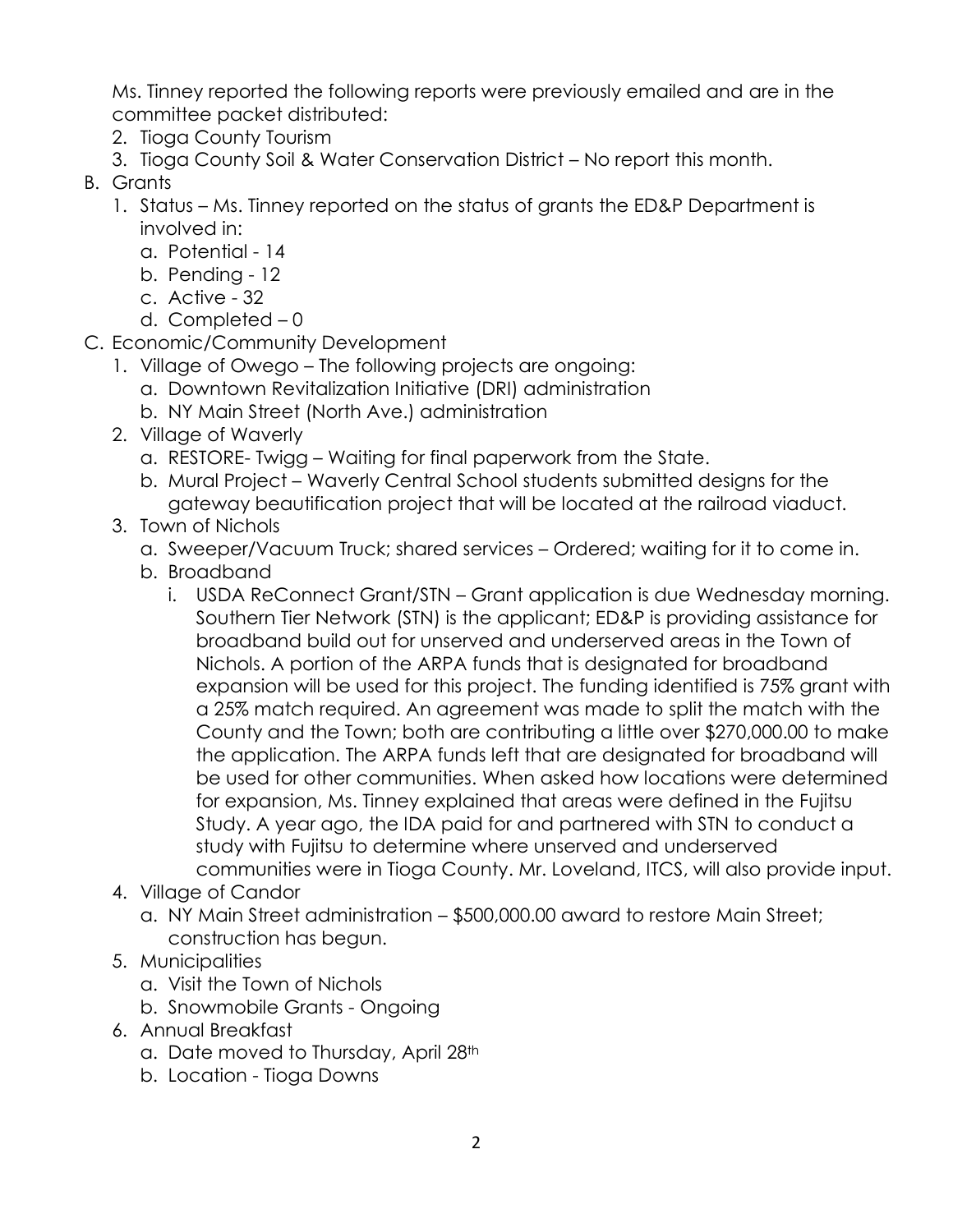- D. Land Bank
	- 1. Temple & Liberty Street
		- a. Demolitions Mid March; waiting on the contractors to move forward.
		- b. Village of Owego Local Approval Process Still pending; continue to work on.
	- 2. Owego Apalachin Central School District Project The Land Bank is partnering with the school on the purchase of a house that needs renovation. This will be a teaching tool for the students; they will be doing the renovating. When the project is complete the house will be sold for reinvestment in another property. There was a short discussion on how the Land Bank was established, its history and how it is separate from the County.
- E. Workforce Development
	- 1. Workforce Pipeline Development Study- Mr. Lanning has begun implementation; making a connection with the Ag program.
- F. Planning
	- 1. Marijuana Regulation and Taxation Act (MRTA) Summary is near completion. When asked what the municipalities are doing, Ms. Tinney reported Ms. Jardine has offered guidance to the municipalities and is tracking this information. Ms. Tinney will get those opt-in/opt-out results to the committee.
	- 2. Training Ms. Jardine and Ms. Pratt are working on the following trainings available to the municipalities:
		- a. NYSERDA Renewable Energy; 2 of the 5 trainings are complete. They have been well attended.
- G. Sustainability Management
	- 1. Renewable Energy Best Practices Study This project continues to move forward.
	- 2. Ms. Pratt is working in partnership with Public Health and CCE on the End Food Waste Program.
		- a. Working with CCE, Ms. Pratt is seeking funding for Composting Program equipment.
	- 3. Tioga County Energy Acton Plan Looking for funding to move forward with this plan.
- H. IDA
	- 1. Lounsberry Industrial Pocket Working with a developer to build a 5 or 6 light manufacturing spec space; this project is moving forward.
	- 2. Owego Gardens II This project is moving forward.
	- 3. SunEast PILOT negotiations continue; IDA is standing firm with \$10,000.00 per megawatt.
- I. Misc.
	- 1. GIS Mapping
	- 2. GIS/IDA/EDP Site Mapping is ready for release. Maps of available industrial and commercial sites in Tioga County are located on the ED&P and IDA website; making them available to the public. A press release will be going out soon.

# **IV. NEW BUSINESS**

A. Grants – Funds are available to not-for-profits, ED&P approached for County to act as the applicant for the following: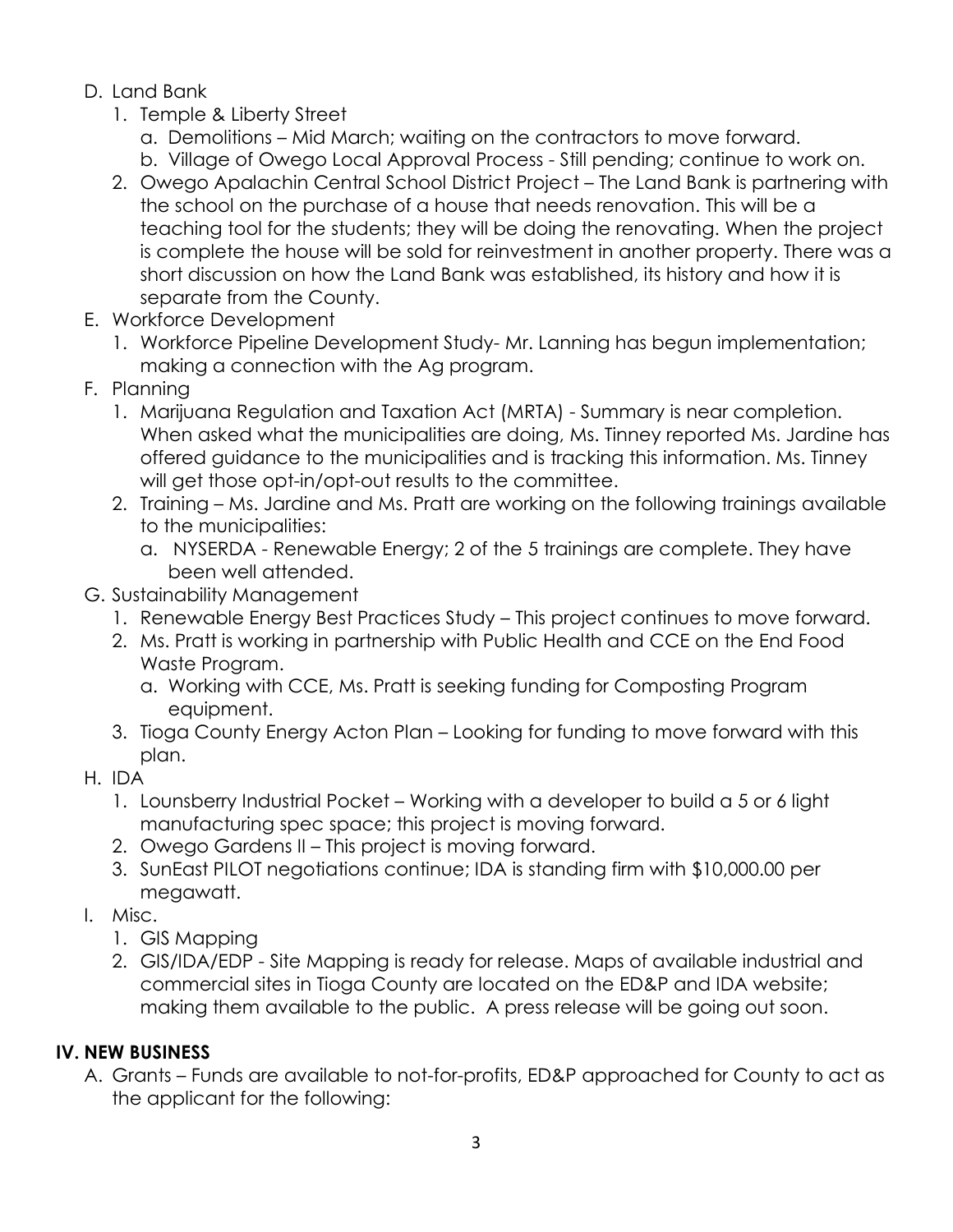- 1. Tioga Opportunities- CDBG CARES Act; resolution for authorization to apply listed below.
- 2. Racker Center- CDBG CARES Act; resolution for authorization to apply listed below.
- B. Economic/Community Development
	- 1. Presentations No presentations this month.
- C. Land Bank Ms. Woodburn attended the following:
	- 1. Rural Land Bank Committee and Regular Meeting
- D. Workforce Development Mr. Lanning has begun making connections with school districts and BOCES.
- E. Planning
	- 1. 239 Reviews (2)
		- a. 2022-002 Town of Owego, Special Use Permit- Farmer Brown Solar; recommended approval
		- b. 2022-003 Town of Owego, Site Plan Review, Special Use Permit and Area Variance- Centerline Communications; recommended approval
- F. Sustainability Management Ms. Pratt is working on the following:
	- 1. Electronic Waste drop off within Tioga County
	- 2. Funding for EV charging stations for interested parties
- G. Misc.
	- 1. State Lead Responses None this month.

# **V. PERSONNEL**

- A. PT- OSII
	- 1. This position remains vacant.

## **VI. RESOLUTIONS**

- A. C02-Authorize Submission of FEMA HMP Update Grant Application
- B. C22-Re-Appoint Member (J Ward) to the TCLDC Board
- C. C23-Re-Appoint Member (M Kiechle) to the TCLDC Board
- D. C24-Authorization for EDP to Submit Grant Application to CDBG-CV Cares Act Program for Racker
- E. C25-Resolution to Schedule Public Hearing NYS CDBG-CV for Racker Project
- F. C26-Authorization for EDP to Submit Grant Application to CDBG-CV Cares Act for Tioga Opportunities
- G. C27-Resolution to Schedule Public Hearing CDBG-CV for TOI Project
- H. C30-Filing of an Application for State Grant

After reviewing the resolutions, Ms. Tinney asked this committee for support to move the resolutions forward; vote on the resolutions follows:

> Legislator Roberts - yes Legislator Mullen - yes Legislator Weston - yes Legislator Ciotoli - yes